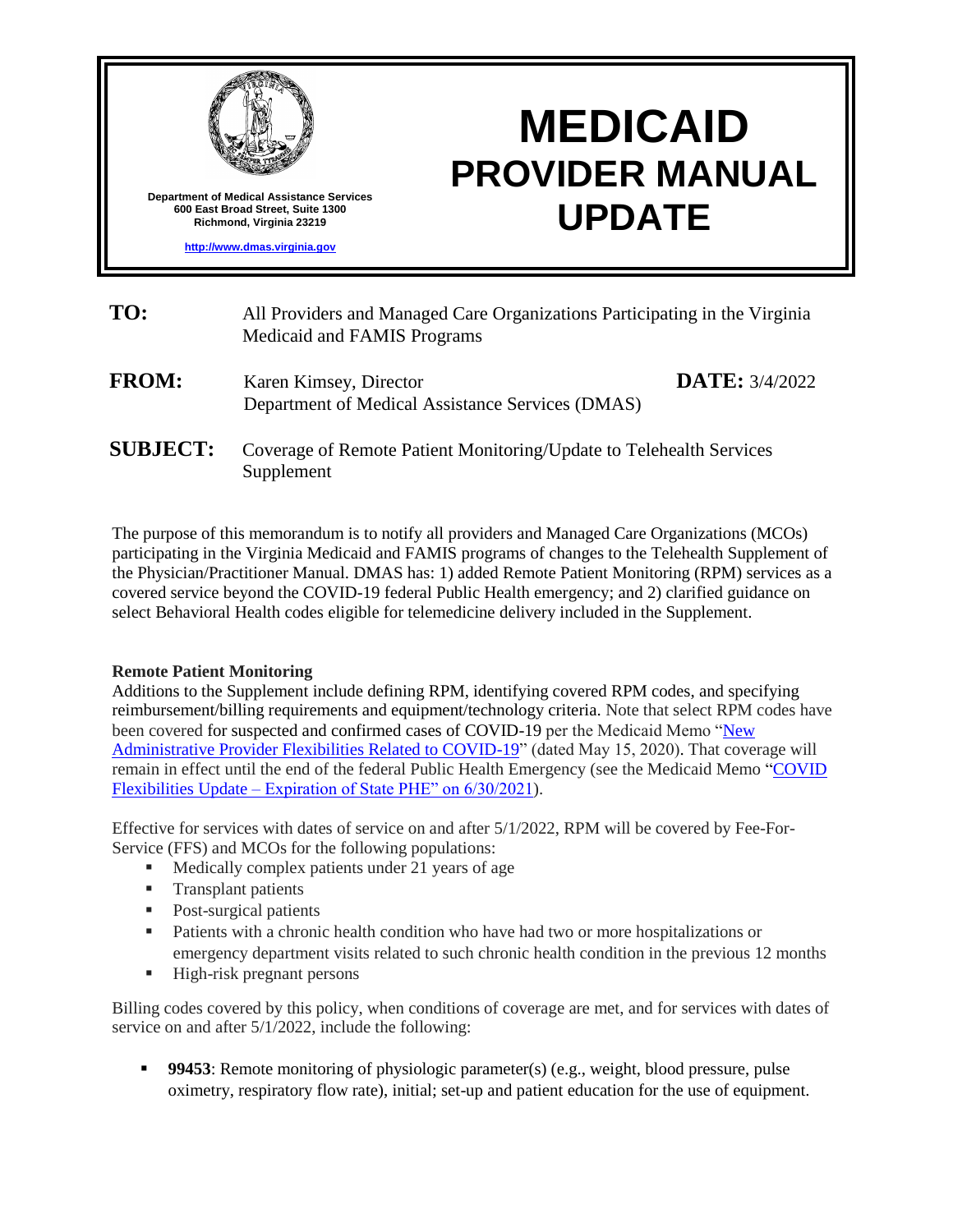Provider Manual Update: Telehealth Services Supplement DATE: 3/04/2022 Page 2

- **99454**: Remote monitoring of physiologic parameter(s) (e.g., weight, blood pressure, pulse oximetry, respiratory flow rate), initial; device(s) supply with daily recording(s) or programmed alert(s) transmission, each 30 days.
- **99457**: Remote patient monitoring treatment management services, clinical staff/physician/other qualified health care professional time in a calendar month requiring interactive communication with the patient/caregiver during the month; initial 20 minutes.
- **99458:** Remote patient monitoring treatment management services, clinical staff/physician/other qualified health care professional time in a calendar month requiring interactive communication with the patient/caregiver during the month; additional 20 minutes.
- **99091**: Collection and interpretation of physiologic data (eg, ECG, blood pressure, glucose monitoring) digitally stored and/or transmitted by the patient and/or caregiver to the physician or other qualified health care professional, qualified by education, training, licensure/regulation (when applicable) requiring a minimum of 30 minutes of time, each 30 days
- **98975**: Remote therapeutic monitoring (eg, respiratory system status, musculoskeletal system status, therapy adherence, therapy response); initial set-up and patient education on use of equipment
- **98976**: Remote therapeutic monitoring (eg, respiratory system status, musculoskeletal system status, therapy adherence, therapy response); device(s) supply with scheduled (eg, daily) recording(s) and/or programmed alert(s) transmission to monitor respiratory system, each 30 days
- **98977**: Remote therapeutic monitoring (eg, respiratory system status, musculoskeletal system status, therapy adherence, therapy response); device(s) supply with scheduled (eg, daily) recording(s) and/or programmed alert(s) transmission to monitor musculoskeletal system, each 30 days
- **98980**: Remote therapeutic monitoring (eg, respiratory system status, musculoskeletal system status, therapy adherence, therapy response); Remote therapeutic monitoring treatment management services, physician or other qualified health care professional time in a calendar month requiring at least one interactive communication with the patient or caregiver during the calendar month; first 20 minutes
- **98981**: Remote therapeutic monitoring (eg, respiratory system status, musculoskeletal system status, therapy adherence, therapy response); each additional 20 minutes (List separately in addition to code for primary procedure)
- **99473**: Self-measured blood pressure using a device validated for clinical accuracy; patient education/training and device calibration
- **99474**: Self-measured blood pressure using a device validated for clinical accuracy; separate selfmeasurements of two readings one minute apart, twice daily over a 30-day period (minimum of 12 readings), collection of data reported by the patient and/or caregiver to the physician or other qualified health care professional, with report of average systolic and diastolic pressures and subsequent communication of a treatment plan to the patient

Prior authorization will be required for coverage of these services. Please reference the updated *Supplement – Telehealth Services*, and its associated references, for FFS policies, service authorization criteria, quantity limits and billing processes. MCOs will apply equivalent service authorization criteria and quantity limits as FFS. For details of MCO billing procedures, refer to the contact information listed below.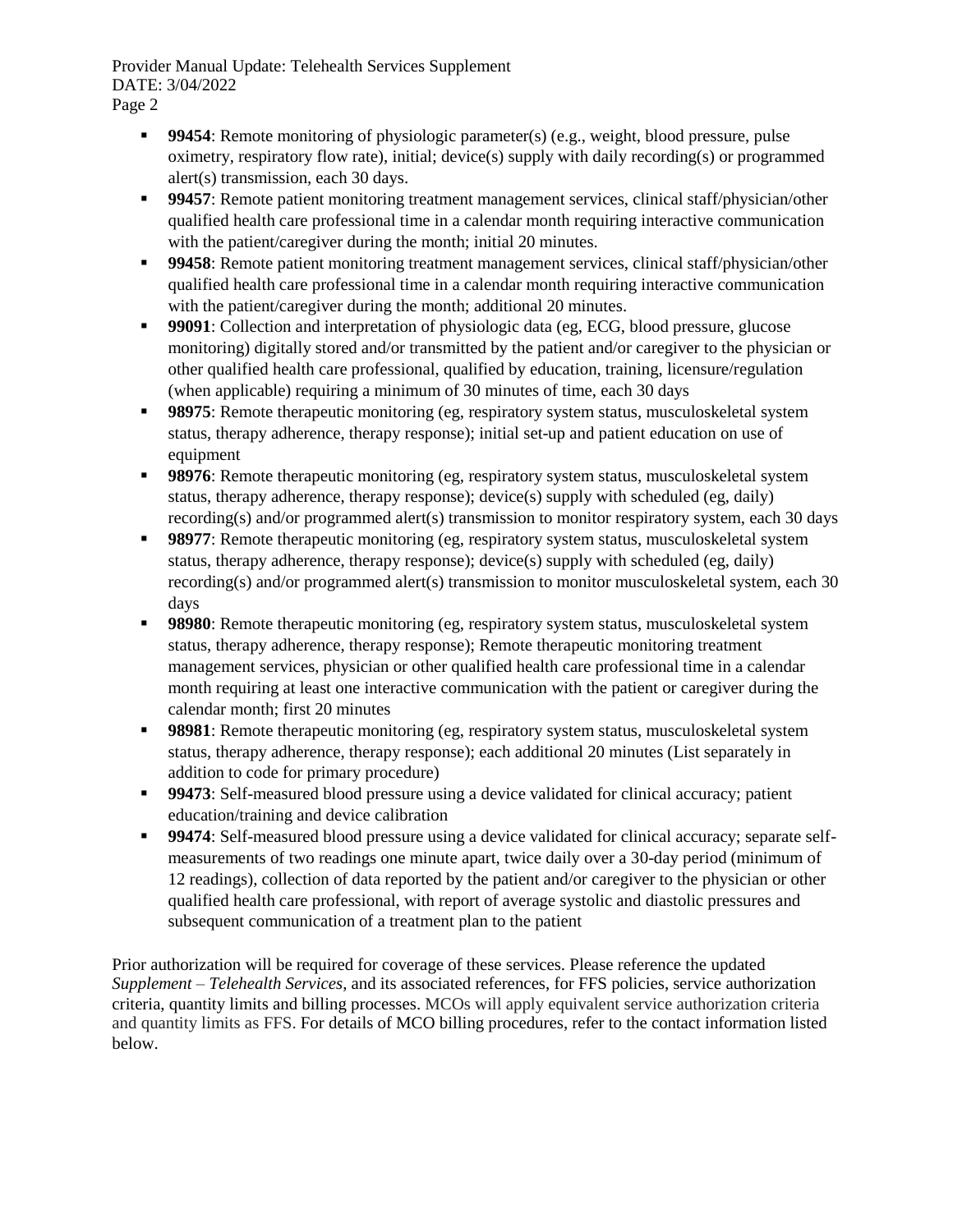Provider Manual Update: Telehealth Services Supplement DATE: 3/04/2022 Page 3

## **Select Behavioral Health Codes**

Changes were made to Table 2 of the Supplement to reflect changes to behavioral health services effective 12/1/2021 due to the implementation of Project BRAVO (Behavioral Health Redesign for Access, Value and Outcomes) as follows:

- **H2019**: updated to indicate that Crisis Stabilization under this billing code ended on 11/30/2021.
- H0036: updated to indicate that Crisis Intervention under this billing code ended on  $11/30/2021$ and to reflect the addition of Functional Family Therapy as an enhanced behavioral health service effective 12/1/2021.
- **H2011**: added to Table 2 to reflect the addition of Mobile Crisis Response as an enhanced behavioral health service effective 12/1/2021. Telemedicine delivery of this service is limited to the telemedicine assisted assessment (see Appendix G of the Mental Health Services manual for details).
- **S9482**: added to Table 2 reflect the addition of Community Stabilization as an enhanced behavioral health service effective 12/1/2021. Telemedicine delivery of this service is limited to the telemedicine assisted assessment (see Appendix G of the Mental Health Services manual for details).
- **S9485**: added to Table 2 to reflect the addition of 23-Hour Residential Crisis Stabilization as an enhanced behavioral health service effective 12/1/2021. Telemedicine delivery of this service is limited to the psychiatric evaluation (see Appendix G of the Mental Health Services manual for details).
- **H2018**: added to Table 2 to reflect the addition of Residential Crisis Stabilization Unit as an enhanced behavioral health service effective 12/1/2021. Telemedicine delivery of this service is limited to the psychiatric evaluation (see Appendix G of the Mental Health Services manual for details).
- **H2033**: updated to indicate that billing of Behavioral Therapy under this code ended on 11/30/3021 and that telemedicine delivery of Multisystemic Therapy is covered via this code as an enhanced behavioral health service effective 12/1/2021.
- **97151 – 97158, 0362T, 0373T**: added to Table 2 to reflect billing for Applied Behavior Analysis under these codes effective 12/1/2021.

| <b>PROVIDER CONTACT INFORMATION &amp; RESOURCES</b>                                                                                                                                                     |                                                                                                                                    |  |  |
|---------------------------------------------------------------------------------------------------------------------------------------------------------------------------------------------------------|------------------------------------------------------------------------------------------------------------------------------------|--|--|
| Virginia Medicaid Web Portal Automated<br><b>Response System (ARS)</b><br>Member eligibility, claims status, payment status,<br>service limits, service authorization status, and<br>remittance advice. | Through March 29:<br>www.virginiamedicaid.dmas.virginia.gov<br>As of April 4, 2022:<br>https://login.vamedicaid.dmas.virginia.gov/ |  |  |
| <b>Medicall (Audio Response System)</b><br>Member eligibility, claims status, payment status,<br>service limits, service authorization status, and<br>remittance advice.                                | 1-800-884-9730 or 1-800-772-9996                                                                                                   |  |  |
| <b>KEPRO</b><br>Service authorization information for fee-for-<br>service members.                                                                                                                      | https://dmas.kepro.com/                                                                                                            |  |  |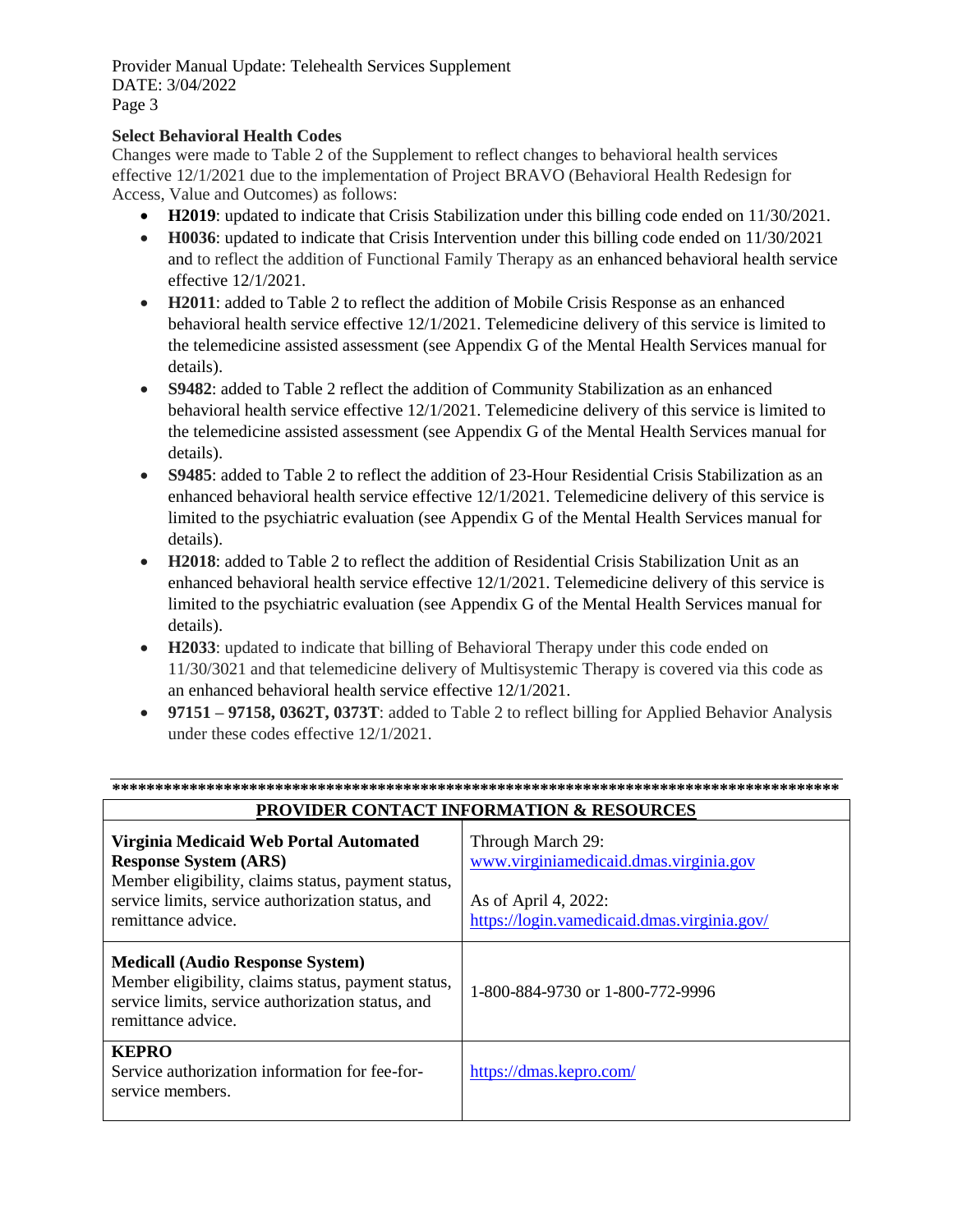| <b>Provider Appeals</b>                                                                             |                                                                                                         |  |  |  |
|-----------------------------------------------------------------------------------------------------|---------------------------------------------------------------------------------------------------------|--|--|--|
| DMAS launched an appeals portal in 2021. You                                                        |                                                                                                         |  |  |  |
| can use this portal to file appeals and track the                                                   | https://www.dmas.virginia.gov/appeals/                                                                  |  |  |  |
| status of your appeals. Visit the website listed for                                                |                                                                                                         |  |  |  |
| appeal resources and to register for the portal.                                                    |                                                                                                         |  |  |  |
| <b>Provider Audits</b>                                                                              |                                                                                                         |  |  |  |
| Please continue to adhere to all instructions provided via DMAS or its contractors as it relates to |                                                                                                         |  |  |  |
| complying with audit processes and procedures. Conversion to MES will not affect audit protocol.    |                                                                                                         |  |  |  |
| <b>Managed Care Programs</b>                                                                        |                                                                                                         |  |  |  |
| Medallion 4.0, Commonwealth Coordinated Care Plus (CCC Plus), and Program of All-Inclusive Care for |                                                                                                         |  |  |  |
| the Elderly (PACE). In order to be reimbursed for services provided to a managed care enrolled      |                                                                                                         |  |  |  |
| individual, providers must follow their respective contract with the managed care plan/PACE         |                                                                                                         |  |  |  |
|                                                                                                     | provider. The managed care plan may utilize different guidelines than those described for Medicaid fee- |  |  |  |
| for-service individuals.                                                                            |                                                                                                         |  |  |  |
| <b>Medallion 4.0</b>                                                                                | https://www.dmas.virginia.gov/for-                                                                      |  |  |  |
|                                                                                                     | providers/managed-care/medallion-40/                                                                    |  |  |  |
| <b>CCC Plus</b>                                                                                     | https://www.dmas.virginia.gov/for-                                                                      |  |  |  |
|                                                                                                     | providers/managed-care/ccc-plus/                                                                        |  |  |  |
|                                                                                                     | https://www.dmas.virginia.gov/for-providers/long-                                                       |  |  |  |
| <b>PACE</b>                                                                                         | term-care/programs-and-initiatives/program-of-all-                                                      |  |  |  |
|                                                                                                     | inclusive-care/                                                                                         |  |  |  |
|                                                                                                     | www.MagellanHealth.com/Provider                                                                         |  |  |  |
| <b>Magellan Behavioral Health</b><br>Behavioral Health Services Administrator, check                | For credentialing and behavioral health service                                                         |  |  |  |
| eligibility, claim status, service limits, and                                                      | information, visit:                                                                                     |  |  |  |
| service authorizations for fee-for-service                                                          | www.magellanofvirginia.com, email:                                                                      |  |  |  |
| members.                                                                                            | VAProviderQuestions@MagellanHealth.com,or                                                               |  |  |  |
|                                                                                                     | Call: 1-800-424-4046                                                                                    |  |  |  |
| <b>Provider HELPLINE for claims assistance</b>                                                      |                                                                                                         |  |  |  |
| only as of March 26, 2022                                                                           | 1-804-786-6273                                                                                          |  |  |  |
| Monday-Friday 8:00 a.m.-5:00 p.m. For                                                               | 1-800-552-8627                                                                                          |  |  |  |
| provider use only, have Medicaid Provider ID                                                        |                                                                                                         |  |  |  |
| Number available.                                                                                   |                                                                                                         |  |  |  |
| <b>Provider Enrollment and Management Help</b>                                                      |                                                                                                         |  |  |  |
| <b>Desk</b>                                                                                         | 1-804-270-5105                                                                                          |  |  |  |
| Monday-Friday 8:00 a.m.-5:00 p.m. For                                                               | 1-888-829-5373                                                                                          |  |  |  |
| provider use only, have Medicaid Provider ID                                                        |                                                                                                         |  |  |  |
| Number available.                                                                                   |                                                                                                         |  |  |  |
| Aetna Better Health of Virginia                                                                     | www.aetnabetterhealth.com/Virginia                                                                      |  |  |  |
|                                                                                                     | 1-800-279-1878                                                                                          |  |  |  |
| Anthem HealthKeepers Plus                                                                           | www.anthem.com/vamedicaid                                                                               |  |  |  |
|                                                                                                     | 1-800-901-0020                                                                                          |  |  |  |
| Molina Complete Care                                                                                | $1-800-424-4524$ (CCC+)                                                                                 |  |  |  |
|                                                                                                     | 1-800-424-4518 (M4)                                                                                     |  |  |  |
| <b>Optima Family Care</b>                                                                           | 1-800-881-2166 www.optimahealth.com/medicaid                                                            |  |  |  |
| <b>United Healthcare</b>                                                                            | www.Uhccommunityplan.com/VA                                                                             |  |  |  |
|                                                                                                     | and www.myuhc.com/communityplan                                                                         |  |  |  |
|                                                                                                     | 1-844-752-9434, TTY 711                                                                                 |  |  |  |